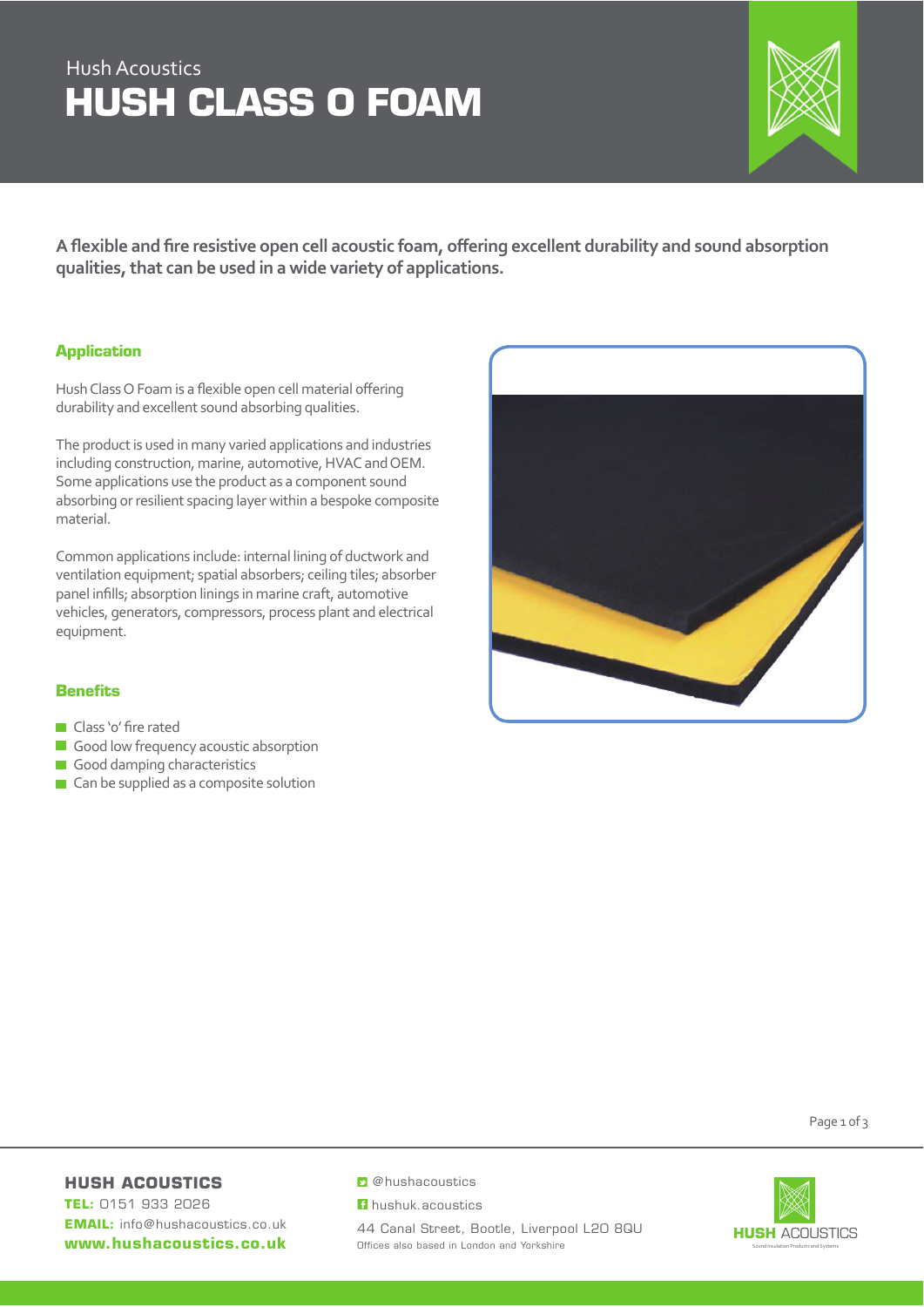# **HUSH CLASS O FOAM August 2014, ISSUE 1** Hush Acoustics



### **Product Description is chemically inertially inertially inertially inertially intertially intertially in**

Hush Class O Foam is chemically inert, non-dusting and due to its flexibility is easily applied to curved surfaces or deformed to fit complex shapes. The product has the additional benefit of being exceptionally fire resistive, meeting the requirements of  $\overline{C}$  is available with a self-adhesive backing film to backing film to backing film to backing film to backing film to backing film to backing film to backing film to backing film to backing film to backing film to ba Class 'O' to Building Regulations.

The foam is available with a self-adhesive backing film to with an extensive range of facing materials or spray applied simplify installation. Optionally, the product can be supplied surface can be supplied with an extensive range of facing materials or spray applied  $\alpha$  commonly supplied in component in composite form  $\alpha$ surface coatings.

in combi-nation with lead foils, polymeric barriers and The material is commonly supplied in composite form in  $\mathcal{A}$  is available for supply to finally to finally to finally to finally to finally to finally to finally to finally to finally to finally to finally the supply to finally to finally the supply to finally the supply t combination with lead foils, polymeric barriers and damping sheets.

An in-house cutting service is available for supply to final sizes/ die-cutting and CNC cutting. shapes using a variety of processing techniques including

A full 'kitting' and packing service is available for OEM supply.

## Installation **Installation**

The material is normally adhered to the background surface The material is normally adhered to the background surface using a separate adhesive or by means of the optional selfadhesive backing (contact our technical team for a specification sheet on self-adhesive films for properties and limitations).

Additionally the product can be mechanically fixed (using Additionally the product can be mechanically fi xed (using large headed fixings or spreader washers). Our insulation support pins and non-return washers represent a suitable fixing.

Please contact our Conversion technical team.

#### **Acoustic Performance**

| <b>Thickness</b><br>(mm) | <b>Sound Absorption Coefficients</b> |       |       |      |      |      |
|--------------------------|--------------------------------------|-------|-------|------|------|------|
|                          | 100Hz                                | 250Hz | 500Hz | 1kHz | 2kHz | 4kHz |
| 10                       | 0.05                                 | 0.15  | 0.20  | 0.35 | 0.40 | 0.45 |
| 25                       | 0.10                                 | 0.25  | 0.45  | 0.60 | 0.65 | 0.75 |
| 50                       | 0.25                                 | 0.45  | 0.70  | 0.85 | 0.85 | 1.00 |

Page 2 of 3

Page 2 of 3

#### **HUSH ACOUSTICS**

**TEL:** 0151 933 2026 **EMAIL:** info@hushacoustics.co.uk **www.hushacoustics.co.uk**

#### **D** @hushacoustics

f hushuk.acoustics

Siderise Group, Lady Lane Industrial Estate, Hadleigh, Suffolk, UK, IP7 6BQ

44 Canal Street, Bootle, Liverpool L20 8QU Offices also based in London and Yorkshire